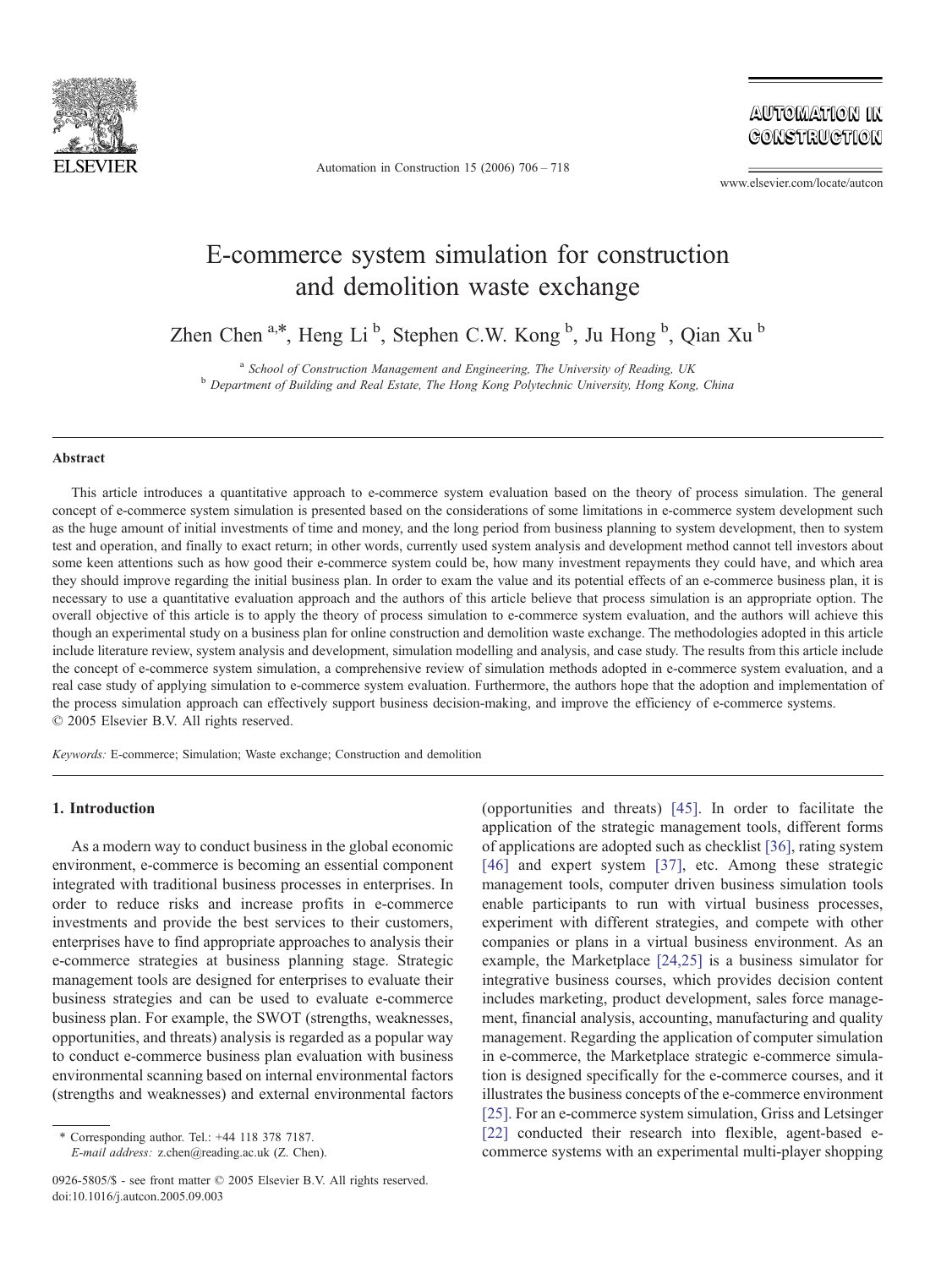game, in which agents represent buyers, sellers, brokers and services of various kinds, for demonstration and educational value, for experimenting with alternative individual and group economic strategies, and for evaluating the effectiveness of agent-based systems for e-commerce. Both academic and professional practice have proven that using computer driven simulation is an effective, efficient and economical way for ecommerce business plan evaluation.

However, it is hard to conduct simulation based on the detail flowchart of business processes within current e-commerce simulations environment as mentioned above. This actually makes a limit for applying e-commerce simulation. In fact, computer simulation has been applied to tackle a range of business problems leading to improvements in efficiency, reduced costs and increased profitability since the 1950s [\[40\].](#page--1-0) During this period simulation software tools are on the increase in various application areas [\[21\]](#page--1-0) and process oriented simulation has been becoming popular in business management [\[43\].](#page--1-0) The authors believe that a process oriented simulation for e-commerce system evaluation is more directly perceived through the human sense, and their interest is to conduct a quantitative approach to e-commerce system evaluation based on the theory of process simulation.

The e-commerce system simulation is an integrative procedure to run a business process oriented simulation programme based on both internal and external business environmental factors to demonstrate the actual results of implementing an ecommerce business model by using computer driven software toolkits. The e-commerce system simulation is an effective, efficient and economical approach, and can be used to experiment e-commerce business models and to evaluate different e-commerce business plans, in which quantitative analysis is required by decision makers. The adoption of ecommerce system simulation can overcome some limitations in e-commerce system development such as the huge amount of initial investments of time and money, and the long period from business planning to system development, then to system test and operation, and finally to exact return; in other words, the proposed process oriented e-commerce system simulation can help currently used system analysis and development method to tell investors in a very detailed way about some keen attentions such as how good their e-commerce system could be, how many investment repayments they could have, and which area they should improve from initial business plans.

The definition of the proposed process oriented e-commerce system simulation normalizes its procedure to apply a process simulation to experiment an e-commerce model. In this regard, this article will focus on the adaptation of an e-commerce model into a process simulation environment. And the authors will achieve this through experimental case studies with an ecommerce business plan, called Webfill, for online construction and demolition (C & D) waste exchange in Hong Kong. The methodologies adopted in this article include literature review, system analysis and development, simulation modelling and analysis, and case study. Results from this article include the conception of e-commerce system simulation, a comprehensive review of simulation methods adopted in e-commerce system

evaluation, and a real case study of applying simulation to ecommerce system evaluation. Furthermore, the authors hope that the adoption and implementation of process simulation can effectively support business decision-making, and improve the efficiency of e-commerce systems.

### 2. Background

Generally speaking, C & D waste can be reduced by using innovative construction techniques and management methods, such as adopting prefabrication and installation technologies, recycling C & D debris, reducing the possibility of waste generation in architecture and structure design, and improving site-based materials management, etc. [\[2\].](#page--1-0) Although these approaches are proved to be effective to some extent, most of them are still in a stage of research, and contractors usually do not like to invest in high-cost techniques and approaches if they were not forced to do so. For example, surveys show that local constructors in Hong Kong feel it is expensive to use new machinery and automation technology [\[23\];](#page--1-0) most  $(68 \sim 85\%)$ local constructors agree to adopt alternative low-waste but highcost techniques only when they are demanded by the designers, the specifications, or the clients [\[38,39\].](#page--1-0) As a result, C & D wastes are normally not controlled effectively on construction and demolition sites in Hong Kong. According to statistical data, C & D debris frequently makes up  $10 \sim 30\%$  of the waste received at many landfill sites around the world [\[20\],](#page--1-0) but this figure is over 40% in Hong Kong (refer to Table 1).

On the contrast to the percentage in other advanced countries, for example, C & D debris makes up only 12% of the total waste received at Metro Park East Sanitary Landfill of Iowa State in the United States [\[30\]](#page--1-0), the quantity of C & D waste in Hong Kong is about three to four times higher. So there is an urgent need to deal with the problem and to find a practical solution for C & D waste reduction in Hong Kong.

One of the most important C & D waste control regulations in Hong Kong is the trip-ticket system (TTS) for disposing waste from work sites to disposal facilities and landfills, which was originally recommended in the Waste Disposal Ordinance and Waste Disposal (Chemical Waste) (General) Regulation in Hong Kong in 1998, and was formally adopted in the HK construction industry on July 1, 1999 [\[18,19\].](#page--1-0) The aim is to control the illegal dumping and proper disposal of C & D waste at public filling facilities or landfills. The TTS is a recording system for orderly

| Table 1                                                    |  |  |  |  |  |
|------------------------------------------------------------|--|--|--|--|--|
| An analysis of C & D waste disposal in Hong Kong $[10-19]$ |  |  |  |  |  |

| Year    | Amount of waste disposal at<br>landfills (ton/day) | Percentage<br>of $C & D$ |               |
|---------|----------------------------------------------------|--------------------------|---------------|
|         | C & D waste                                        | Total waste              | waste $(\% )$ |
| 1998    | 7030                                               | 16,738                   | 42            |
| 1999    | 7890                                               | 17,932                   | 44            |
| 2000    | 7470                                               | 17,786                   | 42            |
| 2001    | 6410                                               | 16,686                   | 38            |
| 2002    | 10,202                                             | 21,158                   | 48            |
| 2003    | 6728                                               | 17,757                   | 38            |
| Average | 7621                                               | 18,010                   | 42            |